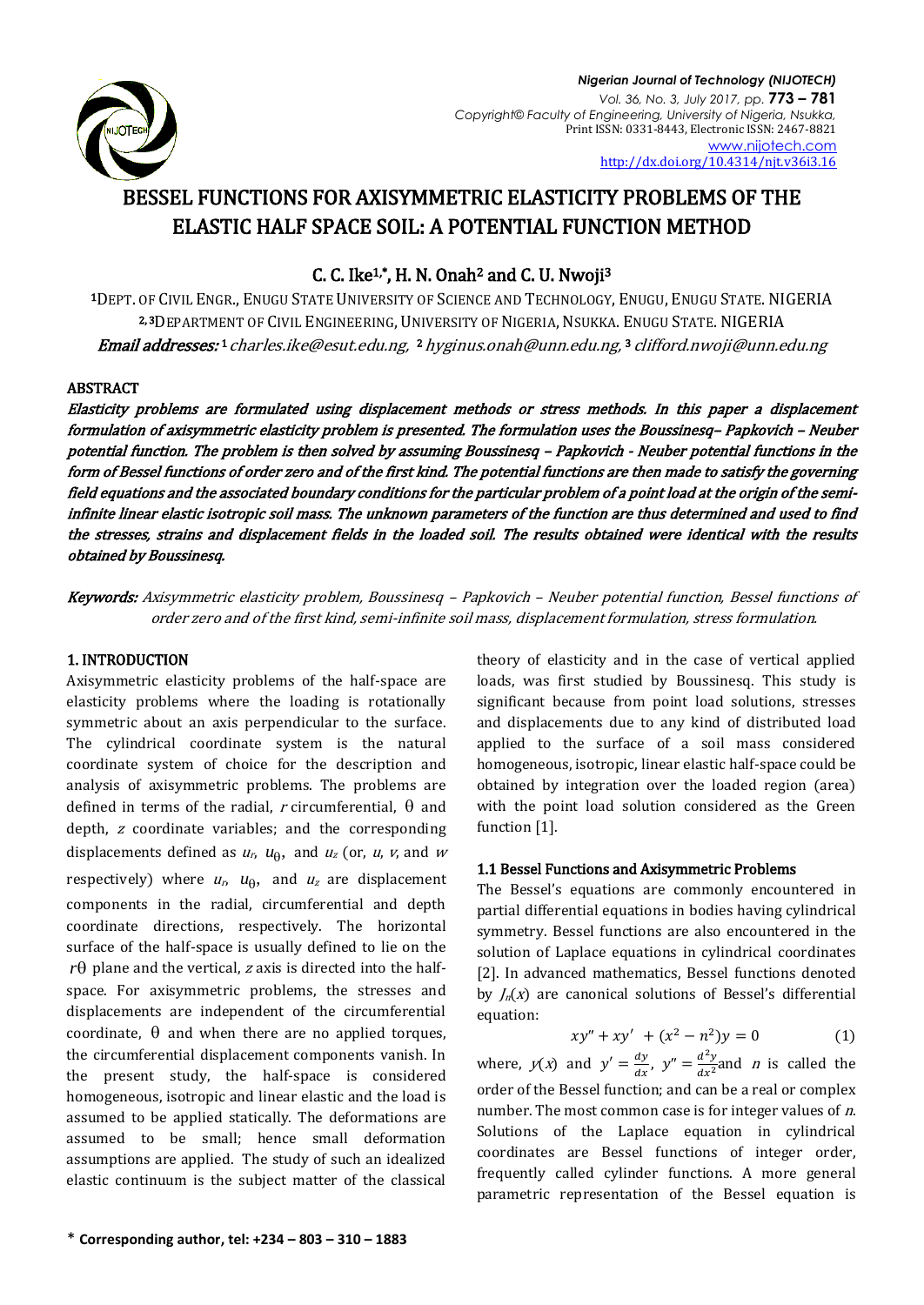obtained by replacing x with  $\lambda x$  where  $\lambda$  is a parameter, to obtain [2]:

$$
x^{2}y'' + xy' + (\lambda^{2}x^{2} - n^{2})y = 0
$$
 (2)

#### 1.2 Research Aim and Objectives

The research aim and objectives include:

- (i) To present the general governing partial differential equations for the axisymmetric elasticity problem of linearly elastic, homogenous, isotropic materials.
- (ii) To present a displacement potential function formulation using the Boussinesq – Papkovich - Neuber potential function for the axisymmetric problem
- (iii)To solve the axisymmetric elasticity problem of homogenous soil of semi-infinite extent loaded by a point load, P applied at the origin using Boussinesq – Papkovich - Neuber potential functions assumed in the form of Bessel functions.

### 2. LITERATURE REVIEW

Two formulations of elasticity problem are found in literature; namely displacement and stress formulations[3], [4]. In displacement formulation, displacements are the primary unknown variables, from which strain and stress fieldsare found by using the strain-displacement relations and the material constitutive laws. In stress formulation, stresses are the primary unknown variables and from the stress components, strain components are found from the stress-strain laws and then displacement components found from the kinematic relations. In stress formulationone will always make use of the compatibility conditions in the solutions process, in order to determine compatible displacement fields.

### 2.1 Displacement Formulation of Three Dimensional(3D) Elasticity Problems

Navier obtained the governing equations of three dimensional elasticity problems in terms of displacements by combining stress equations of equilibrium with the stress displacement equations as follows [5, 6, 7]:

$$
\nabla^2 u + \left(\frac{1}{1 - 2\mu}\right) \frac{\partial}{\partial x} \left(\frac{\partial u}{\partial x} + \frac{\partial v}{\partial y} + \frac{\partial w}{\partial z}\right) + \frac{F_x}{G} = 0 \tag{3}
$$

$$
\nabla^2 v + \left(\frac{1}{1 - 2\mu}\right) \frac{\partial}{\partial y} \left(\frac{\partial u}{\partial x} + \frac{\partial v}{\partial y} + \frac{\partial w}{\partial z}\right) + \frac{F_y}{G} = 0 \tag{4}
$$

$$
\nabla^2 w + \left(\frac{1}{1 - 2\mu}\right) \frac{\partial}{\partial z} \left(\frac{\partial u}{\partial x} + \frac{\partial v}{\partial y} + \frac{\partial w}{\partial z}\right) + \frac{F_z}{G} = 0 \quad (5)
$$

where, 
$$
\nabla^2 = \frac{\partial^2}{\partial x^2} + \frac{\partial^2}{\partial y^2} + \frac{\partial^2}{\partial z^2}
$$
 (6)

 $\nabla^2$  is the Laplacian operator, u, v, w are the displacement components in the  $x$ ,  $y$ , and  $z$  coordinate directions, respectively,  $\mu$  is the Poisson's ratio,  $G$  is the shear modulus, and  $F_x$ ,  $F_y$ ,  $F_z$  are the  $x$ ,  $y$ , and  $z$ components of the body force.

Solutions of the Navier-Lame differential equations satisfying the boundary conditions would yield the displacement components,  $u$ ,  $v$ , and  $w$ . Navier displacement formulation is a system of three coupledpartial differential equations in terms of three unknowndisplacement components;  $u$ ,  $v$  and  $w$ . In the displacement formulation, the compatibility of deformations is guaranteed automatically since the displacements are determined such that boundary conditions and equilibrium conditions are identically satisfied.

#### 2.2 Stress Formulation

The Beltrami-Mitchell equations for stress formulation ofthreedimensional elasticity problems are a system of six partial differential equations [4], [5]

$$
\nabla^2 \sigma_{xx} + \frac{1}{1+\mu} \frac{\partial^2 I_1}{\partial x^2} = \frac{-\mu}{1-\mu} \left( \frac{\partial F_x}{\partial x} + \frac{\partial F_y}{\partial y} + \frac{\partial F_z}{\partial z} \right) - 2 \frac{\partial F_x}{\partial x}
$$
  
\n= 0 (7)  
\n
$$
\nabla^2 \sigma_{yy} + \frac{1}{1+\mu} \frac{\partial^2 I_1}{\partial y^2} = \frac{-\mu}{1-\mu} \left( \frac{\partial F_x}{\partial x} + \frac{\partial F_y}{\partial y} + \frac{\partial F_z}{\partial z} \right) - 2 \frac{\partial F_y}{\partial y}
$$
  
\n= 0 (8)  
\n
$$
\nabla^2 \sigma_{zz} + \frac{1}{1+\mu} \frac{\partial^2 I_1}{\partial z^2} = \frac{-\mu}{1-\mu} \left( \frac{\partial F_x}{\partial x} + \frac{\partial F_y}{\partial y} + \frac{\partial F_z}{\partial z} \right) - 2 \frac{\partial F_z}{\partial z}
$$
  
\n= 0 (9)

where  $I_1$  is the stress invariant

$$
\nabla^2 \sigma_{xy} + \frac{1}{1+\mu} \frac{\partial^2 I_1}{\partial x \partial y} = -\left(\frac{\partial F_x}{\partial y} + \frac{\partial F_y}{\partial x}\right) (10)
$$

$$
\nabla^2 \sigma_{yz} + \frac{1}{1+\mu} \frac{\partial^2 I_1}{\partial x \partial x} = -\left(\frac{\partial F_y}{\partial x} + \frac{\partial F_z}{\partial x}\right) (11)
$$

$$
\nabla^2 \sigma_{yz} + \frac{1}{1+\mu} \frac{\partial^2 I_1}{\partial y \partial z} = -\left(\frac{y}{\partial z} + \frac{z}{\partial y}\right) (11)
$$
  

$$
\nabla^2 \sigma_{zx} + \frac{1}{1+\mu} \frac{\partial^2 I_1}{\partial z \partial x} = -\left(\frac{\partial F_x}{\partial z} + \frac{\partial F_z}{\partial x}\right) (12)
$$

Where

$$
I_1 = \sigma_{xx} + \sigma_{yy} + \sigma_{zz} \tag{13}
$$

 $\sigma_{xx}$ ,  $\sigma_{yy}$ ,  $\sigma_{zz}$  are the normal stresses,  $\sigma_{xy}$ ,  $\sigma_{yz}$ , and  $\sigma_{zx}$ are the shear stresses,  $F_x$ ,  $F_y$  and  $F_z$  are the body force components in the  $x$ ,  $y$ , and  $z$  directions per unit volume. Solutions of the Beltrami – Mitchell stress equations for given boundary conditions would yield six stress components  $\sigma_{xx}, \sigma_{yy}, \sigma_{zz}, \sigma_{xy}, \sigma_{yz}$  and  $\sigma_{zx}$ . Analytical rigorous solutions for three dimensional elasticity problems are very difficult to obtain using mathematically exact methods and the number of three dimensional elasticity problems that have thus far been solved is very small.

 $\mathbf{1}$ 

### 2.3 Airy Stress Potential Functions  $\phi(r)$

Airy's stress potential functions  $\phi(r)$  are scalar fields defined in the structures' domain that are solutions of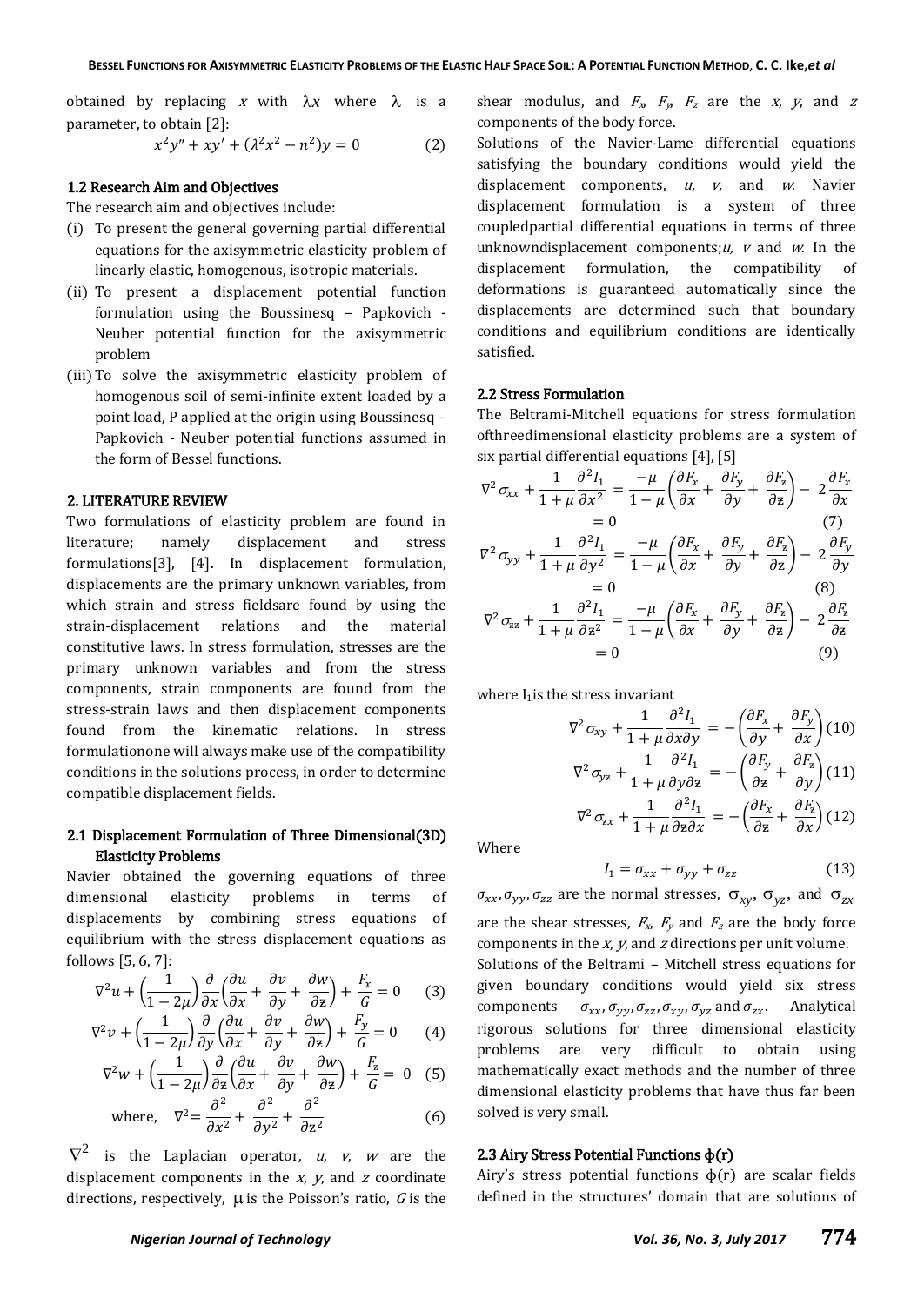the biharmonic equation, that is the compatibility equation, and that gives stresses that satisfy the differential equations of equilibrium and hence provide compatible strains through Hooke's stress – strain law.

For any Airy stress function,  $\phi(r)$  the Cartesian coordinate stresses  $(\sigma_{xx}, \sigma_{yy}, \text{ and } \tau_{xy})$ are defined by the following:[8]

$$
\sigma_{xx} = \frac{\partial^2 \Phi}{\partial y^2}
$$
 (14)

$$
\sigma_{yy} = \frac{\partial^2 \Phi}{\partial x^2} \tag{15}
$$

$$
\tau_{xy} = \frac{-\partial^2 \Phi}{\partial x \partial y} \tag{16}
$$

or

$$
\sigma_{xx} = \frac{\partial^2 \Phi}{\partial y^2} + V \tag{17}
$$

$$
\sigma_{yy} = \frac{\partial^2 \Phi}{\partial x^2} + V \tag{18}
$$

$$
\tau_{xy} = \frac{-\partial^2 \Phi}{\partial x \partial y} \tag{19}
$$

$$
F_x = -\frac{\partial V}{\partial x}
$$
 (20)

$$
F_y = -\frac{\partial V}{\partial y} \tag{21}
$$

### where  $V(x, y)$  is the body force potential

 $F_x$  and  $F_y$ are body force components in the x and y coordinate directions

$$
F = -\nabla V \tag{22}
$$

In plane strain, stress based governing equation is:

$$
\nabla^4 \Phi = \nabla^2 \nabla^2 \Phi = -\left(\frac{1 - 2\mu}{1 - \mu}\right) \nabla^2 V \tag{23}
$$

In plane stress the stress based governing equation is:

$$
\nabla^2 \nabla^2 \Phi = \nabla^4 \Phi = -(1 - \mu) \nabla^2 V \tag{24}
$$

A series of simple states of stress may be derived from the stress function expressed in polynomial form as follows:

$$
\Phi(x, y) = a_0 x^2 + a_1 xy + a_2 y^2 + a_3 x^3 + a_4 x^2 y
$$
  
+  $a_5 xy^2 + a_6 y^3 + a_7 x^3 y + a_8 xy^3 (25)$   
where a, a is 9, 9, 22.

where, $a_0$ ,  $a_1 a_2$  ... $a_8$  are constants. Each term in this stress function satisfies the compatibility equation:

$$
\nabla^2 \nabla^2 \phi(x, y) = 0 \tag{26}
$$

Where:

$$
\nabla^2 = \frac{\partial^2}{\partial x^2} + \frac{\partial^2}{\partial y^2} \tag{27}
$$

 $\nabla^2$  is the two dimensional Laplace operator, or the two dimensional Laplacian.

Solutions to plane strain and plane stress problems of elasticity can be determined using Airy's stress function methods. The Airy's stress function method reduces the general formulation to a single partial differential equation in terms of a single unknown, called the Airy's stress function  $\phi(x, y)$ , which is a scalar field expressed in

terms of the space coordinate variables  $x$  and  $y$  for problems on the  $x$ ,  $y$  plane. The method is based on the general idea of developing a mathematical/analytical representation of the stress field that will automatically satisfy the differential equations of equilibrium.

### 2.4 Airy'sStress Potential Function In Polar Coordinates

The Airy's stress potential functions  $\phi(r, \theta)$  in plane polar

coordinates 
$$
r
$$
,  $\theta$  are given in terms of the  
stresses  $\sigma_{rr}$ ,  $\sigma_{\theta\theta}$  and  $\tau_{rz}$  as:[9, 10]

$$
\sigma_r = \frac{1}{r^2} \frac{\partial^2 \Phi}{\partial \theta^2} + \frac{1}{r} \frac{\partial \Phi}{\partial r}
$$
(28)

$$
\sigma_{\theta} = \frac{\partial^2 \Phi}{\partial r^2} \tag{29}
$$

$$
\tau_{r\theta} = -\frac{1}{r} \frac{\partial^2 \Phi}{\partial r \partial \theta} + \frac{1}{r^2} \frac{\partial \Phi}{\partial \theta}
$$
(30)

$$
\tau_{r\theta} = -\frac{\partial}{\partial r} \left( \frac{1}{r} \frac{\partial \Phi}{\partial \theta} \right) \tag{31}
$$

where  $\phi(r, \theta)$  is the Airy's stress function in plane polar coordinates,  $r, \theta$  are the radial and transverse coordinates of the plane polar coordinate system,  $\sigma_{rr}$ ,  $\sigma_{\theta\theta}$ , are the normal stresses in the plane polar coordinate system,  $\tau_{r\theta}$ , is the shear stress in the plane polar coordinate system.

The Laplace and the biharmonic operators are respectively given as:

$$
\nabla^2 = \frac{\partial^2}{\partial r^2} + \frac{1}{r} \frac{\partial}{\partial r} + \frac{1}{r^2} \frac{\partial^2}{\partial \theta^2}
$$
(32)  

$$
\nabla^4 = \nabla^2 \nabla^2 = \left(\frac{\partial^2}{\partial r^2} + \frac{1}{r} \frac{\partial}{\partial r} + \frac{1}{r^2} \frac{\partial^2}{\partial \theta^2}\right) \left(\frac{\partial^2}{\partial r^2} + \frac{1}{r} \frac{\partial}{\partial r} + \frac{1}{r^2} \frac{\partial^2}{\partial \theta^2}\right)
$$
(33)

The field equations of elasticity theory are solved subject to the traction boundary conditions.

### 2.5 Advantages of the Displacement Potential Function Method

The Navier equations represent the displacement formulation of the field governing equations of three dimensional elasticity problems; and can be expressed for axisymmetric problems. The equations are unwieldly and complicated because they are three coupled partial differential equations in terms of the three unknown displacement components. The displacement formulation can be simplified by representing the displacement field using harmonic potential functions. This decouples the originally coupled Navier differential equations. There are many harmonic potential functions that can be used. The Papkovich – Neuber potential functions are harmonic functions that can be used to decouple the Navier differential equations.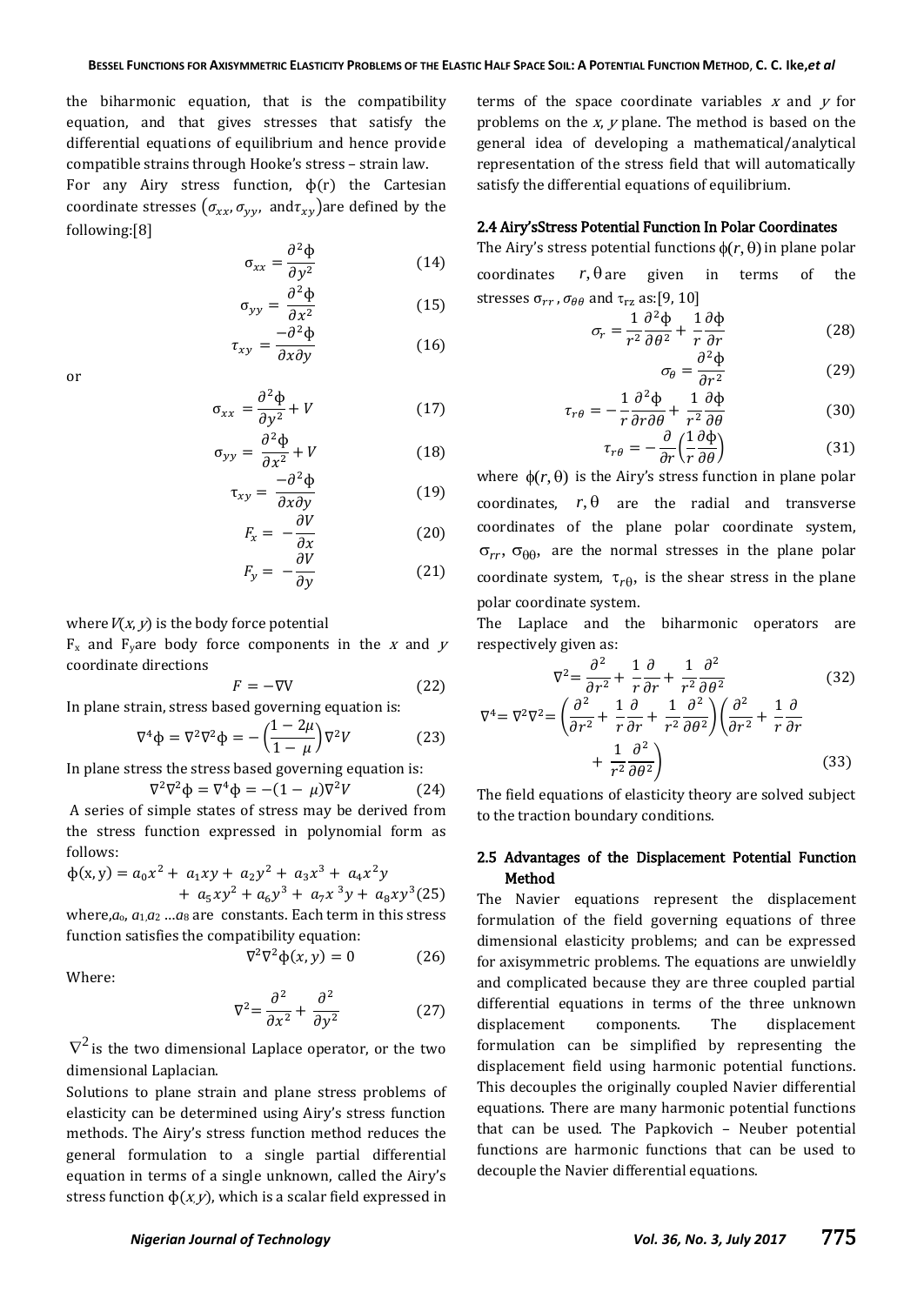#### 3. THEORETICAL FRAMEWORK AND METHODOLOGY

# 3.1 Governing Equations of Axisymmetric Elasticity Problems

Axisymmetric elasticity problems are problems involving finding stresses and strains instructures, due to loads that exhibit rotational symmetry about the circumferential coordinate θ.If the two conditions of axially symmetric geometry and axisymmetric loading are satisfied, the response of the structure will be axisymmetric (or radially symmetric).Then,the response/behaviour of the structure– displacement, strains and stresses – are independent of the circumferential coordinate.

The governing equationsare presented using the three dimensional cylindrical coordinate system  $(r, z, \theta)$  where  $r$  is the radial coordinate which is the distance from the axis of symmetry,  $r > 0$ ; z is the axial coordinate, directed along the axis of symmetry, and  $\theta$  is the circumferential coordinate. The displacement field  $u(r,z)$  is a function of the r and  $\boldsymbol{z}$  coordinates, defined by the two components:

 $u(r, z) = (u_r(r, z), u_z(r, z), 0)$  (34) whereu<sub>r</sub>(r, z) is the radial displacement,  $u_z(r, z)$  is the axial displacement, and  $u_{\theta}$  the circumferential displacement is zero due to rotational symmetry.

The strain tensor in cylindrical coordinates is represented by the symmetric matrix:

$$
\varepsilon = \begin{pmatrix} \varepsilon_{rr} & \varepsilon_{rz} & \varepsilon_{r\theta} \\ \varepsilon_{rz} & \varepsilon_{zz} & \varepsilon_{z\theta} \\ \varepsilon_{r\theta} & \varepsilon_{z\theta} & \varepsilon_{\theta\theta} \end{pmatrix}
$$
(35)

Due to the axisymmetric deformations,  $\varepsilon_{r\theta}$  and  $\varepsilon_{z\theta}$ vanish, and the strain tensor has only four distinct (non zero) components, thus:

$$
\varepsilon = \begin{pmatrix} \varepsilon_{rr} & \varepsilon_{rz} & 0 \\ \varepsilon_{rz} & \varepsilon_{zz} & 0 \\ 0 & 0 & \varepsilon_{\theta\theta} \end{pmatrix} \tag{36}
$$

 $(37)$ 

or (

 $\epsilon$  $\epsilon$ 

Where

$$
\gamma_{rz} = \varepsilon_{rz} + \varepsilon_{zr} = 2\varepsilon_{rz}(38)
$$

The stress tensor in cylindrical coordinates is given by the symmetric matrix:

$$
\sigma = \begin{pmatrix} \sigma_{rr} & \sigma_{rz} & \sigma_{r\theta} \\ \sigma_{rz} & \sigma_{zz} & \sigma_{z\theta} \\ \sigma_{r\theta} & \sigma_{Z\theta} & \sigma_{\theta\theta} \end{pmatrix}
$$
 (39)

Due to rotational symmetry the stress components  $\sigma_{r\theta}$ and  $\sigma_{z\theta}$  vanish, and the stress tensor for axially symmetric elasticity problems simplify to:

$$
\sigma = \begin{pmatrix} \sigma_{rr} & \sigma_{rz} & 0 \\ \sigma_{rz} & \sigma_{zz} & 0 \\ 0 & 0 & \sigma_{\theta\theta} \end{pmatrix}
$$
 (40)  
Or, 
$$
\sigma = \begin{pmatrix} \sigma_{rr} \\ \sigma_{zz} \\ \sigma_{\theta\theta} \\ \sigma_{rz} \end{pmatrix}
$$
 (41)

The governing partial differential equation for axisymmetric elasticity problems are the strain-

displacement equations, the differential equations of equilibrium and the material constitutive laws, subject to the displacement and stress boundary conditions.

#### 3.1.1 Kinematic equations

For small-displacement, linear elastic behaviour, the strain–displacement equations for axisymmetric elasticity problems are [11, 12].

$$
\varepsilon_{rr} = \frac{\partial u_r}{\partial r} \tag{42}
$$

$$
\varepsilon_{zz} = \frac{\partial u_z}{\partial z} \tag{43}
$$

$$
\varepsilon_{\theta\theta} = \frac{a_r}{r} \tag{44}
$$

$$
Y_{rz} = \frac{\partial u_r}{\partial z} + \frac{\partial u_z}{\partial r} = \varepsilon_{rz} + \varepsilon_{zr} = 2\varepsilon_{rz}
$$
(45)

In matrix form,

$$
\varepsilon = \begin{pmatrix} \varepsilon_{rr} \\ \varepsilon_{zz} \\ \varepsilon_{\theta\theta} \\ Y_{rz} \end{pmatrix} = \begin{pmatrix} \varepsilon_{rr} \\ \varepsilon_{zz} \\ \varepsilon_{\theta\theta} \\ 2\varepsilon_{rz} \end{pmatrix} = \begin{pmatrix} \frac{\partial/\partial r}{\partial t} & 0 \\ 0 & \frac{\partial}{\partial z} \\ 1/r & 0 \\ \frac{\partial}{\partial z} \frac{\partial}{\partial r} \end{pmatrix} \begin{pmatrix} u_r \\ u_z \end{pmatrix} \tag{46}
$$

#### 3.1.2 Material constitutive law

For linear hyperelastic materials, and neglecting thermal and prestress effects, the most general constitutive(stress-strain)equation for axisymmetric elasticity has the general form:[11][12]

$$
\sigma = \begin{pmatrix} \sigma_{rr} \\ \sigma_{zz} \\ \sigma_{\theta\theta} \\ \sigma_{rz} \end{pmatrix} = \begin{pmatrix} E_{11}E_{12}E_{13}E_{14} \\ E_{12}E_{22}E_{23}E_{24} \\ E_{13}E_{23}E_{33} \sigma \\ E_{14}E_{24} \sigma E_{44} \end{pmatrix} \begin{pmatrix} \varepsilon_{rr} \\ \varepsilon_{zz} \\ \varepsilon_{\theta\theta} \\ Y_{rz} \end{pmatrix} = E\varepsilon \quad (47)
$$

where  $E_{11}$ , ...  $E_{44}$  are the coefficients of the stress-stain matrix, andwhere it is observed that the cross-coupling between the shear strain and the hoop stress must vanish in axisymmetry, leading to  $E_{34} = E_{43} = 0$ .

For isotropic linear elastic materials with Young's Modulus, E and Poisson's ratio  $\mu$ , the stress-strain law simplifies for axisymmetrical problems to:[11][13]

$$
\sigma = \hat{E}\varepsilon \tag{48}
$$

where,  $\hat{E}\,$  is a matrixgiven by:

$$
\hat{E} = \frac{E}{(1+\mu)(1-2\mu)} \begin{bmatrix} (1-\mu) & \mu & \mu & 0 \\ \mu & (1-\mu) & \mu & 0 \\ \mu & \mu & (1-\mu) & 0 \\ 0 & 0 & 0 & \frac{1}{2}(1-2\mu) \end{bmatrix} (49)
$$

### 3.1.3 Differential Equations of Equilibrium

The general three dimensional differential equations of staticequilibrium in cylindrical coordinates are the system of three equations: [12] [13]

$$
\frac{1}{r}\frac{\partial}{\partial r}(r\sigma_{rr}) + \frac{\partial}{r\partial\theta}\sigma_{r\theta} + \frac{\partial}{\partial z}\sigma_{rz} - \frac{\sigma_{\theta\theta}}{r} + F_r = 0 \quad (50)
$$

$$
\frac{1}{r}\frac{\partial}{\partial r}(r\sigma_{zr}) + \frac{1}{r}\sigma_{z\theta} + \frac{\partial \sigma_{zz}}{\partial z} + F_z = 0 \tag{51}
$$

$$
\frac{1}{r^2}\frac{\partial}{\partial r}(r^2\sigma_{\theta r}) + \frac{1}{r}\frac{\partial}{\partial \theta}\sigma_{\theta \theta} + \frac{\partial}{\partial z}\sigma_{\theta z} + F_{\theta} = 0 \quad (52)
$$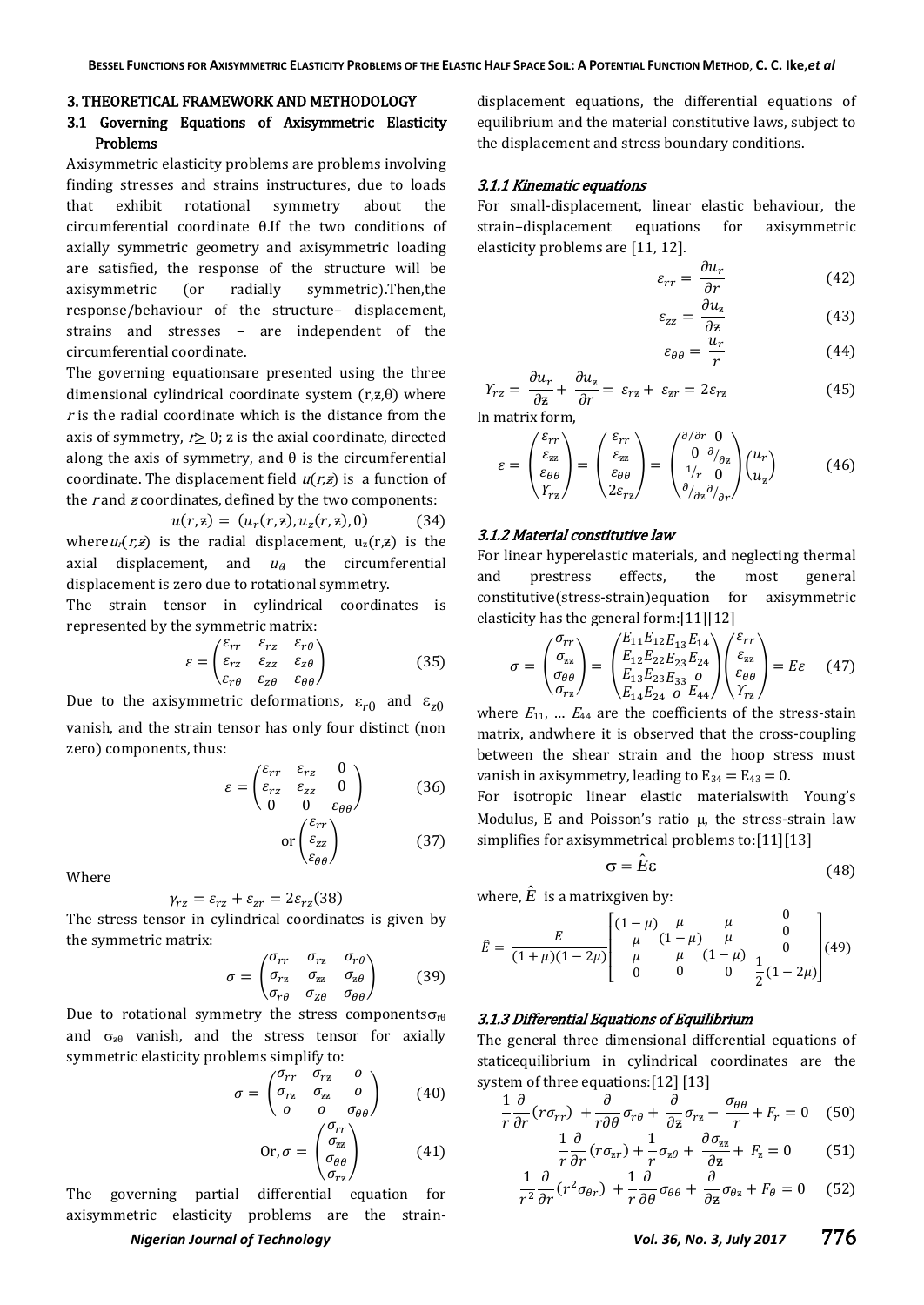Where $F_r, F_z$  and $F_\theta$  are the components of the body force field in the radial, axial and circumferential coordinate directions, respectively.

For axisymmetric cases, the differential equations of staticequilibrium simplify to:

$$
\frac{1}{r}\frac{\partial}{\partial r}(r\sigma_{rr}) + \frac{\partial}{\partial z}\sigma_{rz} - \frac{\sigma_{\theta\theta}}{r} + F_r = 0 \tag{53}
$$

$$
\frac{1}{r}\frac{\partial}{\partial r}(r\sigma_{zr}) + \frac{\partial}{\partial z}\sigma_{zz} + F_z = 0
$$
\n(54)

The third equation of equilibrium is identically satisfied if  $F_{\theta} = 0$ , because  $\sigma_{\theta r} = \sigma_{\theta z} = 0$ , and  $\sigma_{\theta \theta}$  is independent of θ. If  $F_\theta \neq 0$ , the problem of elasticity cannot be axially symmetric.

# 3.2 Displacement Potential Function Formulation of Axisymmetric Elasticity Problems

For axially symmetric elasticity problems, the displacement field *u*can be represented as Equation (34), where, $u_r(r, z)$  is the radial component of the displacement,  $u_z(r,z)$  is the z component of the displacement, and  $u(r,z)$  does not depend on the  $\theta$ component. Thus:

$$
u_{\theta} (r, z) = 0 \tag{55}
$$

Axially symmetric elasticity problems can be defined using displacement potential functions. The Boussinesq – Papkovich – Neuber displacement potential functions  $\varphi(r,z)$  and  $\Psi(r,z)$  are defined in terms of the displacementsu<sub>r</sub>(r,z) and  $u_z(r,z)$  as follows:

$$
u_r(r,z) = \frac{-1}{4(1-\mu)} \frac{\partial \phi(r,z)}{\partial r}
$$
(56)

$$
u_z(r, z) = \Psi(r, z) - \frac{1}{4(1 - \mu)} \frac{\partial \Phi(r, z)}{\partial z}
$$
(57)

Where, 
$$
\phi(r, z) = v(r, z) + z \Psi(r, z)
$$
 (58)

and,  $\mu$  is the Poisson's ratio.

The Boussinesq – Papkovich – Neuber displacement functions  $\varphi(r, z)$  and  $\Psi(r, z)$  are harmonic functions, and thus satisfy the Laplace's equationsin the cylindrical coordinate system.Thus

$$
\nabla^2 \varphi(r, \mathbf{z}) = 0 \tag{59}
$$

$$
\nabla^2 \Psi(r, \mathbf{z}) = 0 \tag{60}
$$

Where  $\nabla^2$ , the Laplacian operator in cylindrical coordinate system,is given by:

$$
\nabla^2 = \frac{\partial^2}{\partial r^2} + \frac{1}{r} \frac{\partial}{\partial r} + \frac{\partial^2}{\partial z^2} \tag{61}
$$

The normal strains,  $\varepsilon_{rr}$ ,  $\varepsilon_{\theta\theta}$ ,  $\varepsilon_{zz}$  are expressed in terms of the displacementpotential functions using the strain displacement relations for small displacement assumptions.

Thus,

$$
\varepsilon_{rr} = \frac{\partial u}{\partial r} = \frac{-1}{4(1-\mu)} \frac{\partial^2 \phi}{\partial r^2}
$$
(62)

$$
\varepsilon_{\theta\theta} = \frac{u_r}{r} = \frac{-1}{4(1-\mu)} \frac{1}{r} \frac{\partial \phi}{\partial r}
$$
(63)

$$
\varepsilon_{zz} = \frac{\partial u_z}{\partial z} = \frac{\partial \Psi}{\partial z} - \frac{1}{4(1-\mu)} \frac{\partial^2 \phi}{\partial z^2}
$$
(64)

$$
\gamma_{rz} = \frac{\partial u_r}{\partial z} + \frac{\partial u_z}{\partial r} \tag{65}
$$

$$
\gamma_{rz} = \frac{-2}{4(1-\mu)} \frac{\partial^2 \phi}{\partial r \partial z^+} \frac{\partial \Psi}{\partial r}
$$
(66)

$$
\varepsilon_{rz} = \frac{1}{2} \gamma_{rz} = \frac{-1}{4(1-\mu)} \left( \frac{\partial^2 \Phi}{\partial r \partial z} - 2(1-\mu) \frac{\partial \Psi}{\partial r} \right)
$$
\n
$$
\varepsilon_{r\theta} = \frac{1}{2} \left( \frac{\partial u_r}{\partial \theta} + \frac{\partial u_\theta}{\partial r} \right) = 0
$$
\n(68)

$$
\varepsilon_{r\theta} = \frac{1}{2} \left( \frac{\partial u_r}{\partial \theta} + \frac{\partial u_\theta}{\partial r} \right) = 0 \tag{68}
$$
\n
$$
\varepsilon_{z\theta} = \frac{1}{2} \left( \frac{\partial u_z}{\partial \theta} + \frac{\partial u_\theta}{\partial r} \right) = 0 \tag{69}
$$

The volumetric strain, $\varepsilon_{v}$  is:

$$
\varepsilon_{v} = \varepsilon_{rr} + \varepsilon_{\theta\theta} + \varepsilon_{zz} \tag{70}
$$

$$
\varepsilon_{v} = \frac{-1}{4(1-\mu)} \left( \frac{\partial^2 \phi}{\partial r^2} + \frac{1}{r} \frac{\partial \phi}{\partial r} + \frac{\partial^2 \phi}{\partial z^2} \right) + \frac{\partial \Psi}{\partial z} \tag{71}
$$

$$
\varepsilon_{v} = \frac{-1}{4(1-\mu)} (\nabla^2 \Phi) + \frac{\partial \Psi}{\partial z}
$$
 (72)

$$
\varepsilon_v = \frac{-1}{4(1-\mu)} (\nabla^2 (\varphi + z \varPsi)) + \frac{\partial \varPsi}{\partial z}
$$
(73)

$$
\varepsilon_{\nu} = \frac{1 - 2\mu}{2(1 - \mu)} \frac{\partial \Psi}{\partial z} \tag{74}
$$

from Equations (59) and (60).The normal stresses $\sigma_{rr}$ ,  $\sigma_{\theta\theta}$ ,  $\sigma_{zz}$  are found from the stress - strain laws.Thus,

$$
\sigma_{rr} = \lambda \varepsilon_v + 2G\varepsilon_{rr} = \lambda \frac{\partial \Psi}{\partial z} - \frac{2G}{4(1-\mu)} \frac{\partial^2 \Phi}{\partial r^2}
$$
(75)

Where  $\lambda$  which is the Lame constant:

$$
\lambda = \frac{2\mu G}{1 - 2\mu} \tag{76}
$$

Where

$$
\sigma_{rr} = \frac{-G}{2(1-\mu)} \left( \frac{\partial^2 \phi}{\partial r^2} - \frac{2\mu \partial \Psi}{\partial z} \right) \tag{77}
$$

$$
\sigma_{\theta\theta} = \lambda \varepsilon_V + 2G\varepsilon_{\theta\theta} \tag{78}
$$
\n
$$
\theta = \frac{-G}{2(1-\mu)} \left( \frac{1}{2\theta^2} - \frac{2\mu \partial \Psi}{\frac{2\pi}{\sigma}} \right) \tag{79}
$$

$$
\sigma_{\theta\theta} = \frac{-\omega}{2(1-\mu)} \left(\frac{1}{r\partial r} - \frac{2\mu \partial r}{\partial z}\right)
$$
\n
$$
\sigma_{zz} = \lambda \varepsilon_V + 2G\varepsilon_{zz}
$$
\n(80)

$$
\sigma_{zz} = \frac{-G}{2(1-\mu)} \left( \frac{\partial^2 \phi}{\partial z^2} - 2(2-\mu) \frac{\partial \psi}{\partial z} \right) \tag{81}
$$

$$
\sigma_{rz} = \frac{-G}{2(1-\mu)} \left( \frac{\partial^2 \phi}{\partial r \partial z} - 2(1-\mu) \frac{\partial \psi}{\partial r} \right) \tag{82}
$$

$$
\sigma_{r\theta} = 0 \tag{83}
$$

$$
\sigma_{z\theta} = 0 \tag{84}
$$

### 4. RESULTS

#### 4.1 Application of Bessel Functions

For the problem of point load P acting at the origin (0,0,0) of a semi-infinite soil presented in Figure 1, the boundary conditions are given from the theory of Dirac delta function representation in cylindrical coordinates system of point load, <sup>P</sup> and the relationship between the Dirac delta function  $\delta(r)$  and the Bessel function as: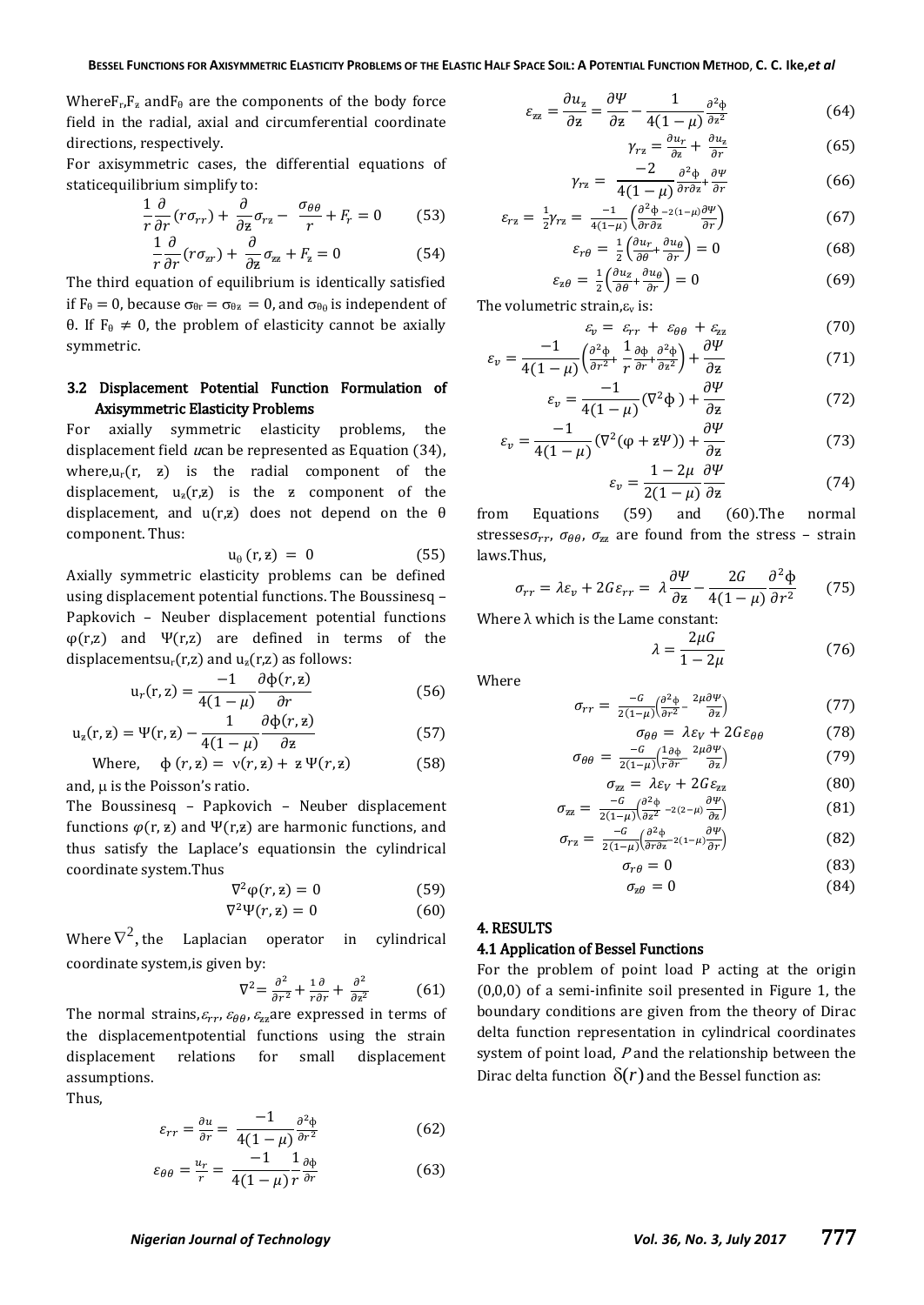$\infty$ 

 $\bf{0}$ 



Figure 1: Point load P acting at the origin of a semi-infinite (half space) soil.

$$
\sigma_{zz}(r, o) = -\frac{P\delta(r)}{2\pi r} = \frac{-P}{2\pi} \int_{o}^{\infty} k J_o(kr) dk \tag{85}
$$

And, 
$$
\sigma_{rz}(r, o) = 0
$$
 (86)

$$
J_o = J_o(kr) \tag{87}
$$

 $J_0(kr)$  is the Bessel function of order zero, and of the first kind that is the solution of the differential equation

Where.

 $\infty$ 

$$
(\nabla_r^2 + k^2)J_o(kr) = 0
$$
 (88)

Where, 
$$
\nabla_r^2 = \frac{\partial}{\partial r^2} + \frac{1}{r} \frac{\partial}{\partial r}
$$
 (89)

TheBoussinesq– Papkovich – Neuber displacementpotential functions ɸ and Ψ that satisfy the boundary conditions can be expressedusing Bessel functionsas:  $\sim$ 

$$
\Phi(r, z) = \int\limits_0^\infty (c_1 + kzc_2) e^{-kz} J_o(kr) dk \tag{90}
$$

$$
\Psi(r, \mathbf{z}) = \int_{0}^{\infty} c_3 e^{-k\mathbf{z}} J_o(kr) dk \tag{91}
$$

Where,  $c_1(k)$ ,  $c_2(k)$  and  $c_3(k)$  are all unknown functions of the parameter  $k$ . These three unknown functions will be determined from the boundary conditions and from Equations (60) and (92).

$$
\nabla^2 \Phi = 2 \frac{\partial \Psi}{\partial z} \tag{92}
$$

$$
\nabla^2 \int_{0}^{1} c_3 e^{-kz} J_o(kr) dk = 0
$$
 (93)

$$
\int_{0}^{R} c_{3} \nabla^{2} (e^{-kz} J_{o}(kr)) dk = 0
$$
\n
$$
= c_{3} \int_{0}^{\infty} \nabla^{2} (e^{-kz} J_{0}(kr)) dk
$$
\n(94)

$$
\nabla^2 \left( e^{-kz} J_o(kr) \right) = 0 \tag{95}
$$

From, 
$$
\nabla^2 \nabla^2 \phi = 0
$$
 (96)

$$
\nabla^2 \nabla^2 \int_{0}^{\infty} (c_1 + k \mathbf{z} \, c_2) \, e^{-k \mathbf{z}} J_o(kr) dk = 0 \tag{97}
$$

$$
\nabla^2 \int_0^\infty (c_1 + k \mathbf{z} \, c_2) \, e^{-k \mathbf{z}} J_o(kr) dk
$$
  
= 
$$
2 \frac{\partial}{\partial \mathbf{z}} \int_0^\infty c_3 \, e^{-k \mathbf{z}} J_o(kr) dk
$$
 (98)

 $\Big| -2k^2c$  $e^{-kz} J_o(kr) d$  $=2$  |  $\infty$  $e^{-kz}J_0(kr)dk$  (99)

 $\boldsymbol{0}$ 

$$
0
$$
Then  $c_3 = kc_2$  (100)

$$
\sigma_{rz} = \frac{-G}{2(1-\mu)} \left\{ \frac{\partial^2}{\partial r \partial z} \int_0^\infty (c_1 + kzc_2) e^{-kz} J_o(kr) dk - 2(1 - \mu) \frac{\partial}{\partial r} \int_0^\infty kc_2 e^{-kz} J_o(kr) dk \right\}
$$
(101)  
- $G = \int_0^\infty$ 

$$
\frac{-G}{2(1-\mu)} \int_{0}^{\infty} (-c_{1}ke^{-kz} + kc_{2}(-kz+1)e^{-kz}) - kJ_{1}(kr)) dk
$$

$$
-2(1-\mu) \int_{0}^{\infty} (kc_{2}e^{-kz}) - kJ_{1}(kr) dk = \sigma_{rz} \quad (102)
$$

For  $z=0$ ,

$$
c_1 = -(1 - 2\mu)c_2 \tag{103}
$$

Then the Boussinesq– Papkovich – Neuber displacementpotential functions can be expressed in terms of one unknown constant, c<sub>2</sub>, as follows:

$$
\Phi(r,\theta) = \int_{0}^{\infty} c_2 (k\mathbf{z} - (1 - 2\mu)) e^{-k\mathbf{z}} J_o(kr) dk \qquad (104)
$$

$$
\Psi(r,\theta) = \int\limits_0^r k c_2 e^{-kz} J_o(kr) dk \qquad (105)
$$

$$
\sigma_{zz} = \frac{-G}{2(1-\mu)} \left\{ \frac{\partial^2}{\partial z^2} \int_0^\infty (c_2(kz - (1 - 2\mu)) e^{-kz} J_o(kr) dk - 2(2-\mu) \frac{\partial}{\partial z} \int_0^\infty k c_2 e^{-kz} J_o(kr) dk \right\} (106)
$$

$$
\frac{-G}{2(1-\mu)} \left\{ \int_{0}^{L} c_{2}(kz - (1 - 2\mu) k^{2} e^{-kz} - 2k^{2} e^{-kz}) \right\}
$$

$$
\times J_{o}(kr) dk
$$

$$
- 2(2 - \mu) \int_{0}^{\infty} -k^{2} c_{2} e^{-kz} J_{o}(kr) dk \} |_{r,z=0}
$$

$$
= \frac{-P}{2\pi} \int_{0}^{\infty} k J_{o}(kr) dk \qquad (107)
$$

At  $z=0$ , for any r,

$$
c_2 = \frac{P.(1 - \mu)}{kG\pi}
$$
 (108)

$$
c_3 = kc_2 = \frac{P.(1 - \mu)}{G\pi} \tag{109}
$$

$$
c_1 = -(1 - 2\mu)c_2 = \frac{-(1 - 2\mu)(1 - \mu)P}{kG\pi}
$$
 (110)

Thus

$$
\Psi = \frac{P(1-\mu)}{G\pi} \int_{0}^{\infty} e^{-kz} J_o(kr) dk \qquad (111)
$$

 $\infty$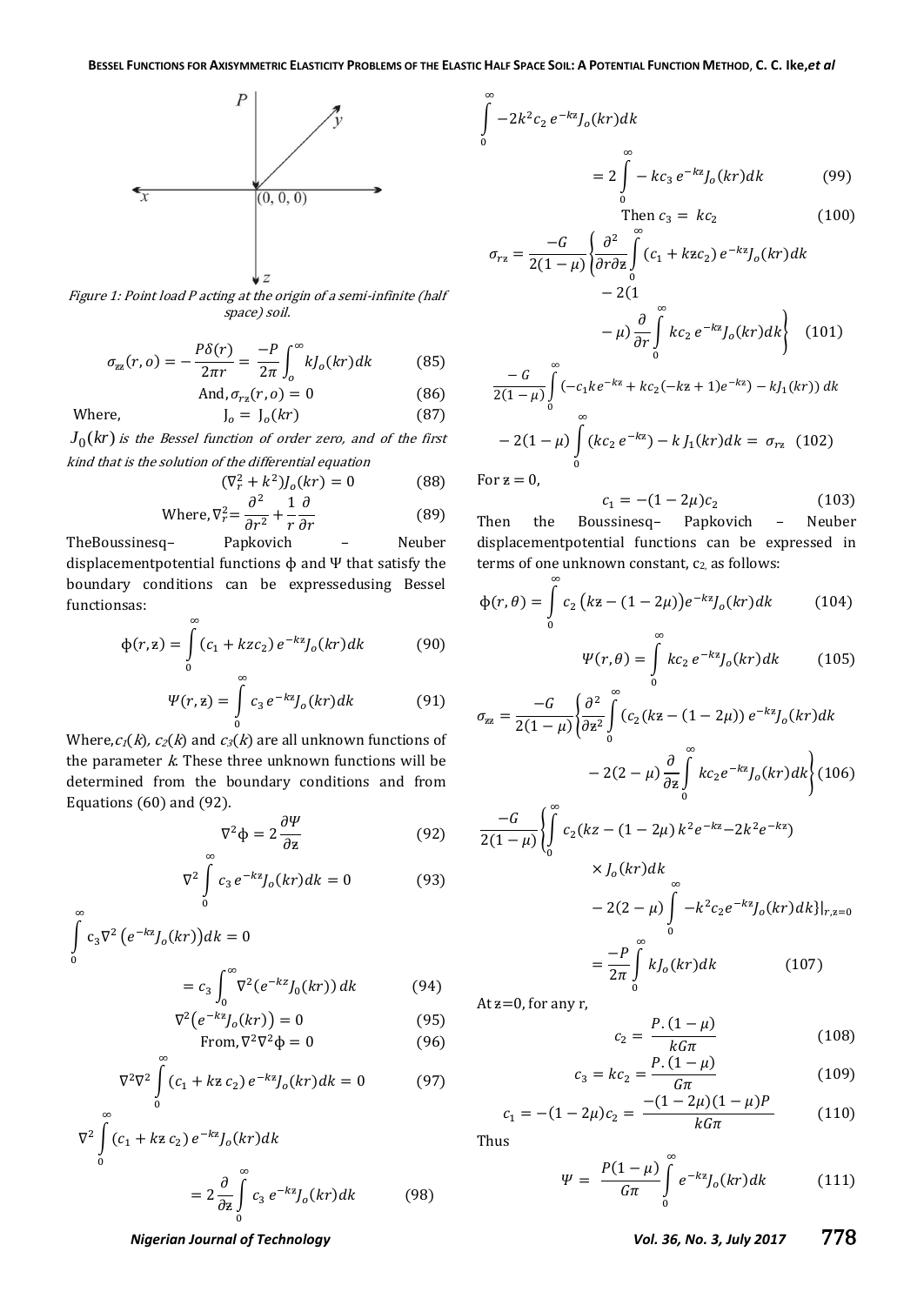$$
\Phi = \frac{P(1-\mu)}{kG\pi} \int_{0}^{\infty} (kz - (1-2\mu))e^{-kz} J_o(kr)dk
$$
(112)  

$$
\frac{\partial \Phi}{\partial r} = \frac{P(1-\mu)}{G\pi} \int_{0}^{\infty} ((1-2\mu) - kz) e^{-kz} J_1(kr)dk
$$
(113)

$$
\frac{\partial \Phi}{\partial z} = \frac{P(1-\mu)}{kG\pi} \int_{0}^{\infty} (2(1-2\mu) - kz) k e^{-kz} J_o(kr) dk
$$
\n(114)

$$
\frac{P}{\epsilon} = \frac{P(1-\mu)}{G\pi} \int_{0}^{R} (2(1-2\mu) - kz) e^{-kz} J_o(kr) dk
$$
 (115)

The integrals involving  $e^{-kz}J_n(kr)$  as integrand can be evaluated using the formula:

$$
\int_{0}^{\infty} e^{-kz} J_n(kr) dk = \frac{r^{-n}(R - z)^n}{R}; \quad n = 0, 1, 2, 3 \text{ (116)}
$$
\nWhere, R<sup>2</sup> = r<sup>2</sup> + z<sup>2</sup>, z \ge 0

 $J_n(kr)$ ,  $n \geq 0$  is the Bessel function of the first kind (of order zero), which is the solution to the differential equation:

$$
\left[\nabla_r^2 + \left(k^2 - \frac{n^2}{r^2}\right)\right]J_n(kr) = 0\tag{117}
$$

Thus, the integrals occurring in the expressions forthe Boussinesq – Papkovich – Neuber displacement potential functions  $\phi$  and  $\Psi$  and their derivatives can be expressed in terms of common mathematical functions.

$$
\int_{0}^{\infty} e^{-kz} J_0(kr) dk = \frac{r^{-0} (R - z)^0}{R} = \frac{1}{R} (118)
$$

$$
\int_{0}^{\infty} e^{-kz} J_1(kr) dk = \frac{r^{-1} (R - z)^1}{R} = \frac{r}{R(R + z)} (119)
$$

$$
\Psi = \frac{P(1 - \mu)}{G\pi} \frac{1}{R} (120)
$$

$$
\frac{\partial \Phi}{\partial r} = \frac{P(1 - \mu)}{G\pi} \left(\frac{(1 - 2\mu) r}{R(R + z)} + \frac{z r \partial}{\partial z} \frac{1}{R(R + z)}\right) (121)
$$

$$
\frac{\partial \Phi}{\partial z} = \frac{P(1 - \mu)}{\pi G} \left(\frac{2(1 - \mu)}{R} + \frac{z \partial}{\partial z} \frac{1}{R}\right) (122)
$$

$$
\frac{\partial}{\partial z} \frac{1}{R(R + z)} = -\frac{1}{R^3} (123)
$$

$$
\frac{\partial}{\partial r} \frac{1}{R} = -\frac{z}{R^3} (124)
$$

$$
\frac{\partial \Phi}{\partial r} = \frac{P(1 - \mu)}{G\pi} \left(\frac{(1 - 2\mu) r}{R(R + z)} - \frac{r z}{R^3}\right) (125)
$$

$$
\frac{\partial \Phi}{\partial z} = \frac{P(1 - \mu)}{G\pi} \left(\frac{2(1 - \mu)}{R} - \frac{z^2}{R^3}\right) (126)
$$

Hence,

 $\partial$ 

$$
u_r = \frac{P}{4G\pi} \frac{r}{R} \left(\frac{z}{R^2} - \frac{(1 - 2\mu)}{R + z}\right) (127)
$$

$$
u_z = \frac{P}{4G\pi} \frac{1}{R} \left(\frac{z^2}{R^2} + 2(1 - \mu)\right) (128)
$$

By differentiation,

$$
\frac{\partial^2 \Phi}{\partial r^2} = \frac{P(1-\mu)}{G\pi} \left[ \frac{\mathbf{z}}{R^3} \left( (3-2\mu) - \frac{3\mathbf{z}^2}{R^2} \right) - (1-2\mu) \frac{1}{R(R+\mathbf{z})} \right]
$$
(129)

$$
\frac{\partial^2 \Phi}{\partial z^2} = \frac{P(1-\mu)}{G\pi} \left( \frac{z}{R^3} \left[ \frac{3z^2}{R^2} - 2(2-\mu) \right] \right) \tag{130}
$$
\n
$$
\frac{\partial \Psi}{\partial \Psi} - P(1-\mu) r \tag{131}
$$

$$
\frac{\partial T}{\partial z} = \frac{TC}{G\pi} \frac{\mu}{R^3}
$$
 (131)

Then by substitution, the normal strain components  $\varepsilon_{rr}$ ,  $\varepsilon_{\theta\theta}$  and  $\varepsilon_{zz}$  and the shear strain components  $\varepsilon_{r\theta}$  become:

$$
\varepsilon_{rr} = -\frac{P}{4\pi G} \left( \frac{\mathbf{z}}{R^3} \left( (3 - 2\mu) - \frac{3\mathbf{z}^2}{R^2} \right) - (1 - 2\mu) \frac{1}{R(R + \mathbf{z})} \right) \tag{132}
$$

$$
\varepsilon_{\theta\theta} = -\frac{P}{4\pi G} \Big\{ (1 - 2\mu) \frac{1}{R(R + z)} - \frac{z}{R^3} \Big\} \tag{133}
$$

$$
\varepsilon_{zz} = -\frac{P}{4\pi G} \left\{ \frac{z}{R^3} \left( \frac{3z^2}{R^2} - 2\mu \right) \right\} \tag{134}
$$

$$
\varepsilon_{rz} = -\frac{3P}{4\pi G} \frac{rz^2}{R^5} \tag{135}
$$

The normal stress components  $\sigma_{rr}$ ,  $\sigma_{\theta\theta}$  and  $\sigma_{zz}$  are:

$$
\sigma_{rr} = \frac{P}{2\pi R^2} \left( -\frac{3r^2 z}{R^3} + \frac{(1 - 2\mu)R}{R + z} \right)
$$

$$
= \frac{P}{2\pi} \left( \frac{-3zr^2}{R^5} + \frac{(1 - 2\mu)}{R(R + z)} \right) \tag{136}
$$

$$
\sigma_{\theta\theta} = \frac{(1 - 2\mu)P}{2\pi R^2} \left(\frac{z}{R} - \frac{R}{R + z}\right)
$$
  
= 
$$
\frac{(1 - 2\mu)P}{2\pi} \left(\frac{z}{R^3} - \frac{1}{R(R + z)}\right)
$$
(137)  

$$
\sigma_{zz} = -\frac{3P z^3}{R^2} \tag{138}
$$

$$
\frac{1}{2z} = -\frac{1}{2\pi} \frac{1}{R^5}
$$
(130)  
3 $Pz^2r$  (130)

$$
\sigma_{rz} = \frac{5\pi}{2\pi} \frac{2\pi}{R^5} \tag{139}
$$

The solution for the displacement fields and stress fields can be obtainedin terms of the threedimensional Cartesian coordinate system using the transformations:

$$
u_x = u_r \cos \theta
$$
 (140)  
\n
$$
v = u_y = u_r \sin \theta
$$
 (141)  
\n
$$
w = u_z
$$
 (142)  
\n
$$
\sigma_{xz} = \sigma_{rz} \cos \theta
$$
 (143)  
\n
$$
\sigma_{yz} = \sigma_{rz} \sin \theta
$$
 (144)  
\n
$$
\sigma_{zz} = \sigma_{zz}
$$
 (145)

$$
\sigma_{xx} = \sigma_{rr} \cos^2 \theta + \sigma_{\theta \theta} \sin^2 \theta \qquad (146)
$$

$$
\sigma_{yy} = \sigma_{rr} Sin^2 \theta + \sigma_{\theta\theta} Cos^2 \theta \qquad (147)
$$

$$
\sigma_{xy} = \frac{1}{2} (\sigma_{rr} - \sigma_{\theta\theta}) \sin 2\theta \qquad (148)
$$

Where,  $sin\theta = y/R$  (149)  $cos\theta = x/R$  (150)

Then,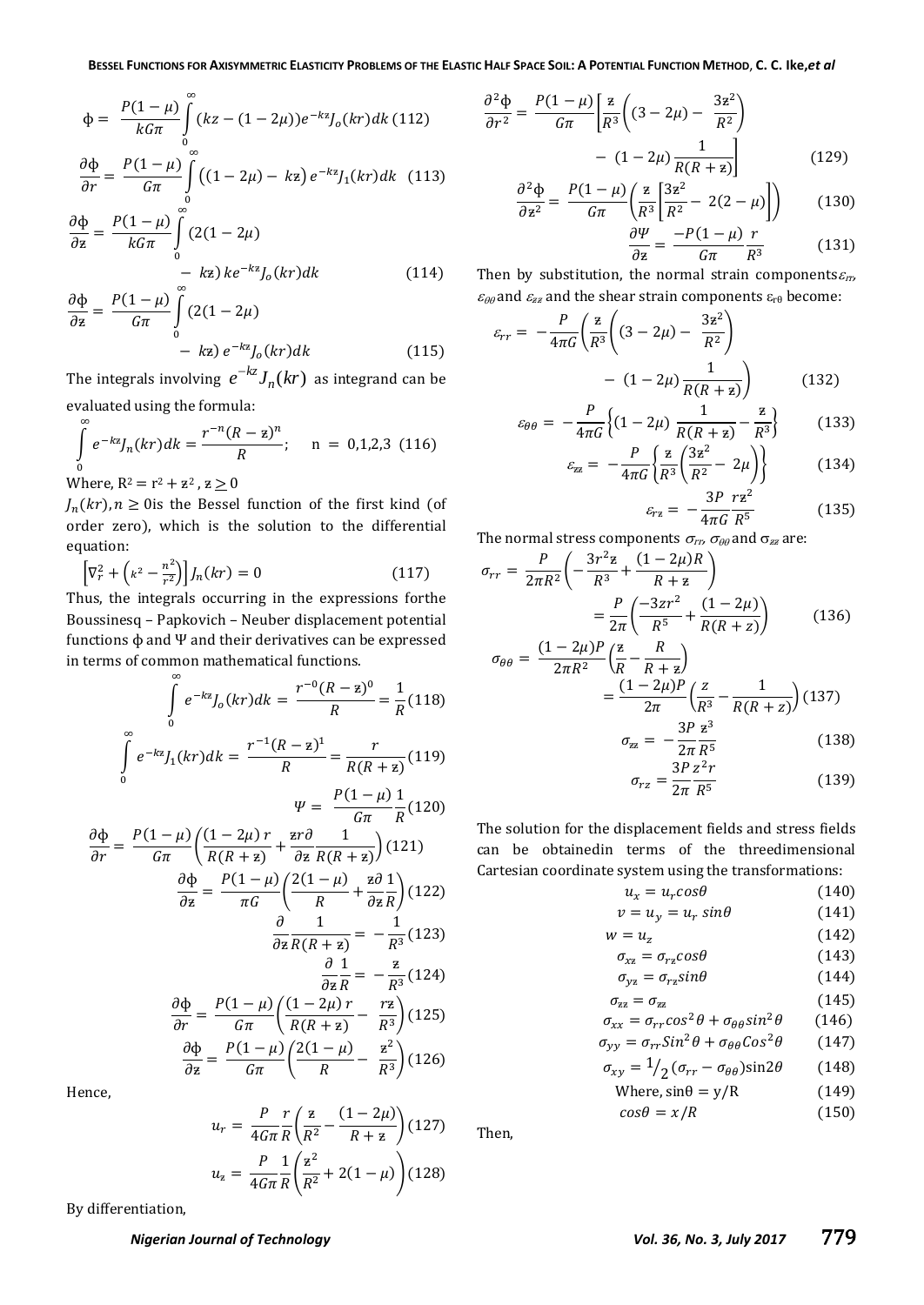$$
u_x = \frac{P}{4\pi G} \frac{x}{R} \left\{ \frac{z}{R^2} - \frac{(1 - 2\mu)}{R + z} \right\}
$$
  
\n
$$
= \frac{P(1 + \mu)}{2\pi E} \left( \frac{xz}{R^3} - \frac{(1 - 2\mu)x}{R(R + z)} \right)
$$
(151)  
\n
$$
v = u_y = \frac{P}{4\pi G} \frac{y}{R} \left\{ \frac{z}{R^2} - \frac{(1 - 2\mu)}{R + z} \right\}
$$
  
\n
$$
= \frac{P(1 + \mu)}{2\pi E} \left( \frac{yz}{R^3} - \frac{(1 - 2\mu)y}{R(R + z)} \right)
$$
(152)  
\n
$$
u_z = w = \frac{P}{4\pi G R} \left\{ \frac{z^2}{R^2} + \frac{2(1 - \mu)}{R} \right\}
$$
  
\n
$$
= \frac{P(1 + \mu)}{2\pi E} \left( \frac{z^2}{R^3} + \frac{2(1 - \mu)}{R} \right)
$$
(153)

$$
= \frac{P(1+\mu)}{2\pi E} \left(\frac{z^2}{R^3} + \frac{2(1-\mu)}{R}\right)
$$

$$
\sigma_{xx} = \frac{-P}{2\pi R^2} \left\{\frac{3x^2 z}{R^3}\right\}
$$

$$
-(1-2\mu)\left(\frac{z}{R} - \frac{R}{R+z}\n+ \frac{x^2(2R+z)}{R(R+z)^2}\right)
$$
\n
$$
(154)
$$

$$
\sigma_{yy} = \frac{-P}{2\pi R^2} \left\{ \frac{3y^2z}{R^3} - (1 - 2\mu) \left( \frac{x}{R} - \frac{R}{R + z} \right) \right\}
$$

$$
v^2 (2R + z))
$$

$$
+\frac{y^{2}(2R+z)}{R(R+z)^{2}}\bigg\}\n\qquad (155)
$$

$$
\sigma_{zz} = \frac{-P}{2\pi R^2} \frac{3z^3}{R^3} = \frac{-3Pz^3}{2\pi R^5}
$$
(156)

$$
\sigma_{xy} = \frac{-P}{2\pi R^2} xy \left(\frac{3z}{R^3} - \frac{(1 - 2\mu)(2R + z)}{R(R + z)^2}\right) \tag{157}
$$

### 5. DISCUSSION

This work has successfully presented the governing partial differential equations for axisymmetric elasticity problems of linearly elastic, homogeneous, isotropic soils; represented the governing field equations using the Boussinesq – Papkovich – Neuberpotential function, and then solved the problem of homogenous soil of semiinfinite extent loaded by a point load  $P$  applied at the origin using Boussinesq – Papkovich – Neuber functions assumed in the form of Bessel functions of order zero, and of the first kind.

The field equations of axisymmetric elasticity for homogeneous, isotropic materials are given as Equations (42) (45), (48) and (53– 54).The Boussinesq – Papkovich – Neuber potential function formulation of the field equations are presented as Equations (62)- (69) and (75) – (84). The Boussinesq – Papkovich – Neuber potential functions were expressed using Bessel functions in the form of Equations(90) and (91) such that they contained unknown parameters  $c_1(k)$ ,  $c_2(k)$ and  $c_3(k)$  which were determined using the boundary conditions. The unknown parameters were determined as Equations (108), (109) and (110), yielding complete

solutionsfor the potential functions.The displacement fields were determined as Equations (127) and (128) using cylindrical coordinates.The stress components were found as equations (136) – (139), using cylindrical coordinates.

The displacement fields were determined using Cartesian coordinates as Equations (151)–(153) and the stress fields expressed in terms of Cartesian coordinates as Equations(154) – (157).

The expressions found for the stress components and the displacement field were exactly identical with Bousinesq's solutions [14] and presented in most books on soil mechanics [15].

# 6. CONCLUSION

The following conclusions are made from the study:

- (i) the axisymmetric elasticity problem of a half-space considered homogeneous, isotropic and linear elastic has been successfully formulated using the Boussinesq – Papkovich – Neuber displacement potential functions.
- (ii) the displacements and stresses were found by assuming the Boussinesq – Papkovich – Neuber displacement potential functions in terms of Bessel functions of order zero and of the first kind and applying the boundary conditions.
- (iii) the displacements and stresses  $\sigma_{rr}$ ,  $\sigma_{\theta\theta}$ ,  $\sigma_{zz}$ obtained for a point load acting at the origin of a semi-infinite elastic space were found to be exactly the same as those obtained by the use of stress potential function methods and presented in literature.
- (iv) the effectiveness and generality of the displacement potential function method for analysis of elastic halfspace problems is thus illustrated.

# 7. REFERENCES

- [1] Randolph M. and Gourvenec. *Offshore* Geotechnical Engineering with Contributions from White D. and Cassidy M. Spoon Press, New York, USA and Canada.
- [2] Constantinescu E. and Bojden M. On computing special functions in marine engineering. Modern Technologies in Industrial Engineering (Mod Tech 2015) IOP conference series: Materials Science and Engineering, 95, 2015, pp. 1-7.
- [3] SaddM.H. Elasticity Theory, Application and Numerics University of Rhode Island Elsevie[rhttps://personalegr.Uri.edu/taggart/cour](https://personalegr.uri.edu/taggart/courses/ce571/Chapter_7.pptx) [ses/ce571/Chapter\\_7.pptx.](https://personalegr.uri.edu/taggart/courses/ce571/Chapter_7.pptx)Retrieved 15/02/2015.
- [4] Ramesh, K. Engineering Fracture Mechanics Module No 3 Lecture No 13 Displacement and Stress Formulations. Department of Applied